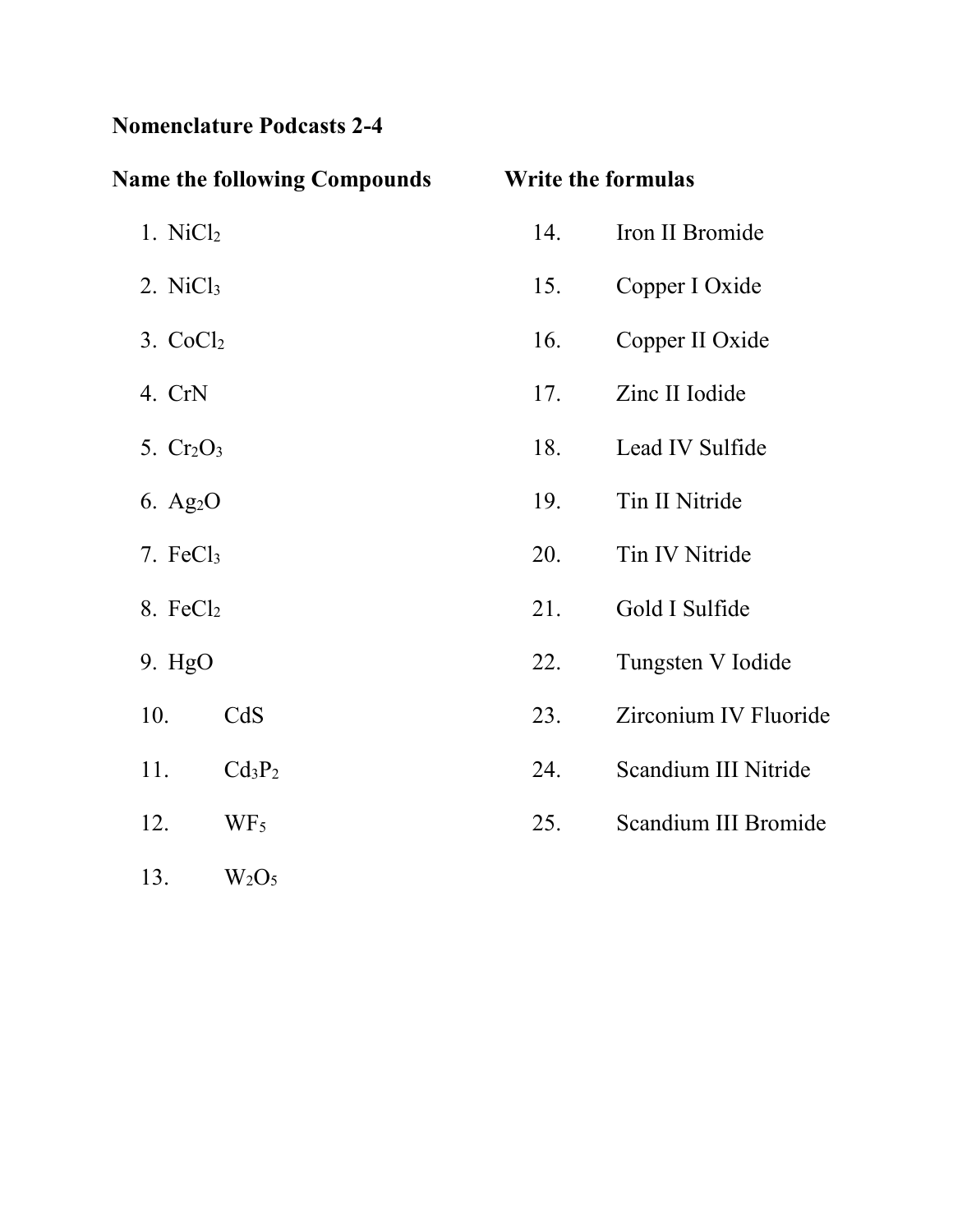#### **Write the Names**

#### **Write the formulas**

| 26. | Cs <sub>2</sub> S              | 34. | Platinum IV Sulfide       |
|-----|--------------------------------|-----|---------------------------|
| 27. | SrBr <sub>2</sub>              | 35. | Potassium Bromide         |
| 28. | $\text{VC}l_2$                 | 36. | Copper II Phosphide       |
| 29. | FeO                            | 37. | Chromium III Iodide       |
| 30. | Fe <sub>2</sub> O <sub>3</sub> | 38. | <b>Strontium Fluordie</b> |
| 31. | N <sub>i</sub> O               | 39. | Iron II Phosphide         |
| 32. | Ni <sub>2</sub> O              | 40. | Cobalt II Iodide          |
| 33. | <b>MgS</b>                     |     |                           |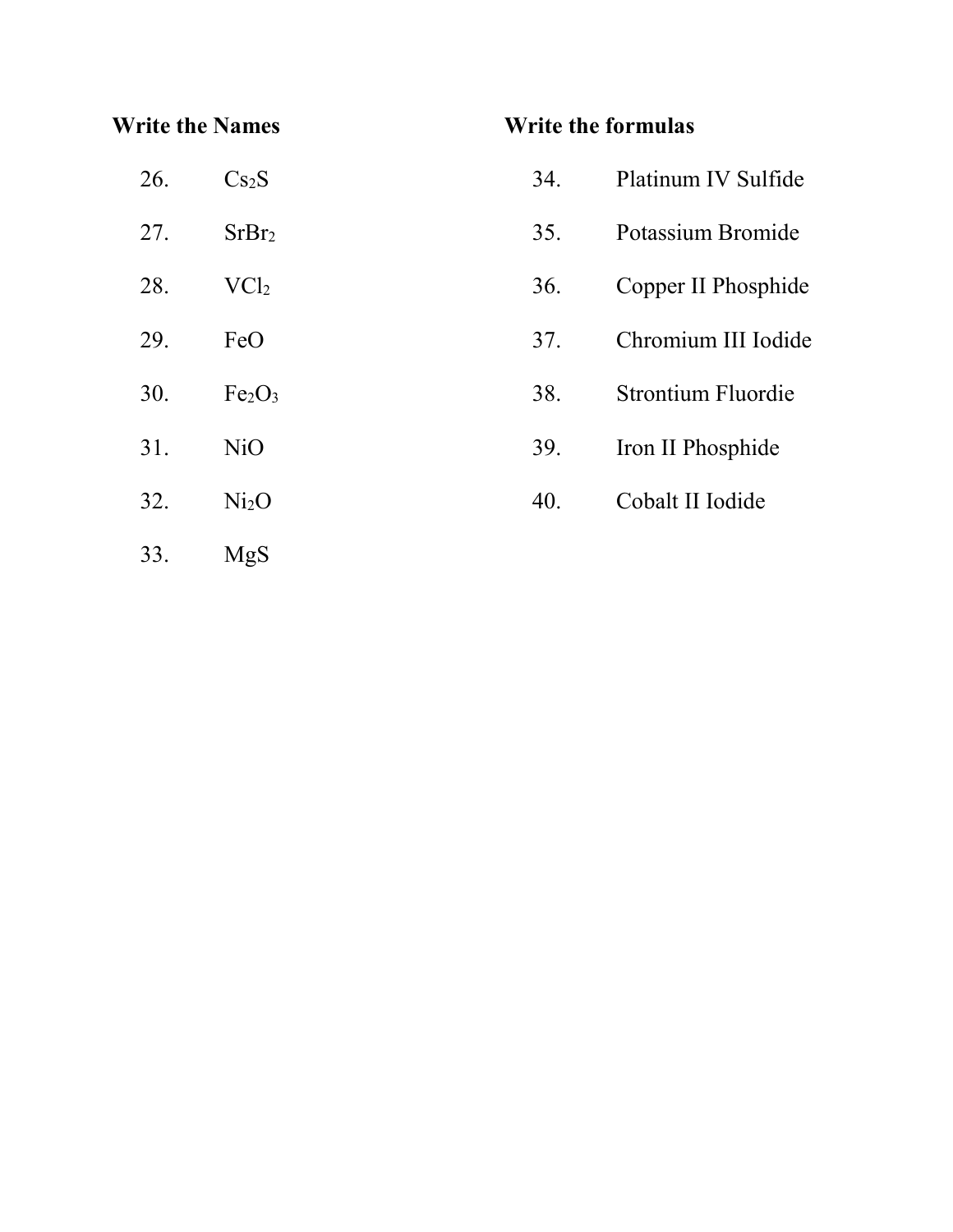#### **Nomenclature 2 – Writing and Naming Ionic Compounds With Polyatomic ions Name the following**

| $1.$ NaNO <sub>3</sub>      |                       | 17.        | Calcium phosphate                 |
|-----------------------------|-----------------------|------------|-----------------------------------|
| 2. $Ba(CN)_2$               |                       | <b>18.</b> | Aluminum phosphite                |
| $3. \text{Li}_2\text{SO}_4$ |                       |            | <b>Name the following</b>         |
| 4. $K_3PO_4$                |                       | 19.        | Ni <sub>2</sub> SO <sub>4</sub>   |
|                             | 5. $Cs(C_2H_3O_2)$    | 20.        | Cd(OH) <sub>2</sub>               |
| 6. $Mg(NO2)2$               |                       | 21.        | ZnSO <sub>3</sub>                 |
| $7. \text{ CaCO}_3$         |                       | 22.        | ScPO <sub>4</sub>                 |
| 8. $Sr_3(PO_4)_2$           |                       | 23.        | Pb(CN) <sub>4</sub>               |
| 9. NaH $CO3$                |                       | 24.        | $Cr_2(CO_3)_3$                    |
| 10.                         | <b>KOH</b>            | 25.        | $Sn(CH_3COO)_4$                   |
|                             | Write the formula     | 26.        | NH <sub>4</sub> NO <sub>3</sub>   |
| 11.                         | Barium chlorate       | 27.        | (NH <sub>4</sub> ) <sub>2</sub> O |
| 12.                         | Magnesium acetate     |            |                                   |
| 13.                         | <b>Barium Sulfate</b> |            |                                   |
|                             |                       |            |                                   |

- **14.** Potassium chlorite
- **15.** Sodium hydroxide
- **16.** Magnesium hydroxide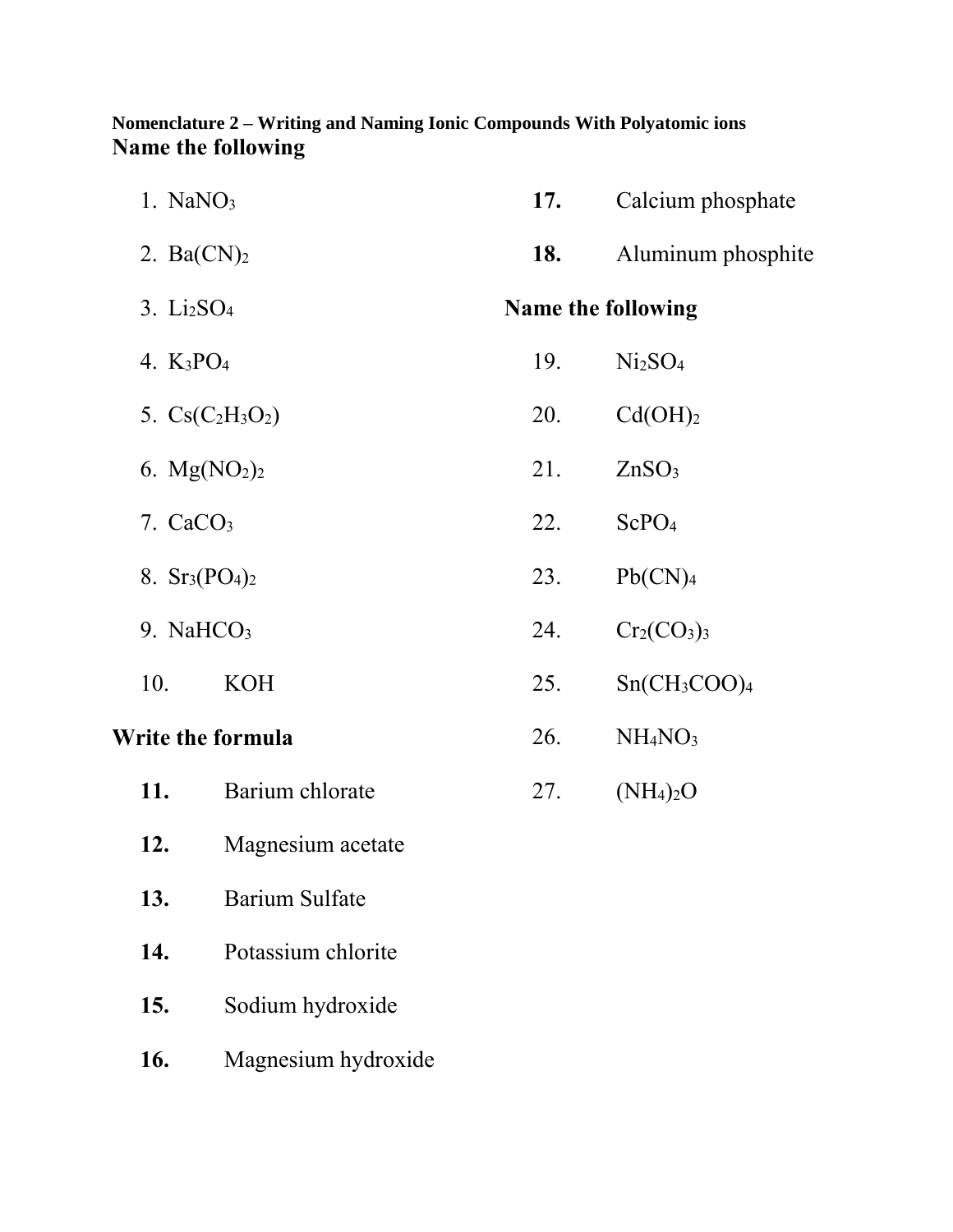# **Write the formula**

|     | <b>Name the following:</b> | 51. | MgO                        |
|-----|----------------------------|-----|----------------------------|
| 34. | Tungsten V phosphite       |     | <b>Name the following:</b> |
| 33. | Silver I phosphate         | 50. | Sodium acetate             |
| 32. | Lead IV carbonate          | 49. | Lead IV nitrate            |
| 31. | Lead II carbonate          | 48. | Lead II nitrate            |
| 30. | Titanium IV sulfate        | 47. | Copper I carbonate         |
| 29. | Iron III chlorate          | 46. | Aluminum chlorate          |
| 28. | Nickel II Nitrite          | 45. | Strontium phosphate        |

44. Iron III sulfate

| 35. | Co(NO <sub>3</sub> ) <sub>2</sub> | 52. | Sr(NO <sub>3</sub> ) <sub>2</sub> |
|-----|-----------------------------------|-----|-----------------------------------|
| 36. | Ca(NO <sub>3</sub> ) <sub>2</sub> | 53. | (NH <sub>4</sub> ) <sub>2</sub> S |
| 37. | PbSO <sub>4</sub>                 | 54. | Na <sub>3</sub> P                 |
| 38. | NH <sub>4</sub> CN                | 55. | Cu <sub>3</sub> P                 |
| 39. | $(NH_4)_3PO_4$                    | 56. | Cu <sub>3</sub> PO <sub>4</sub>   |
| 40. | Hg(OH) <sub>2</sub>               | 57. | Cd(OH) <sub>2</sub>               |
| 41. | $Bi_2(SO_4)_3$                    | 58. | BaCO <sub>3</sub>                 |

### **Write the formula**

|  |  |  |  | 42. | Potassium nitrate |  |
|--|--|--|--|-----|-------------------|--|
|  |  |  |  |     |                   |  |
|  |  |  |  |     |                   |  |
|  |  |  |  |     |                   |  |
|  |  |  |  |     |                   |  |
|  |  |  |  |     |                   |  |
|  |  |  |  |     |                   |  |
|  |  |  |  |     |                   |  |
|  |  |  |  |     |                   |  |
|  |  |  |  |     |                   |  |
|  |  |  |  |     |                   |  |
|  |  |  |  |     |                   |  |
|  |  |  |  |     |                   |  |
|  |  |  |  |     |                   |  |
|  |  |  |  |     |                   |  |

43. Iron II sulfate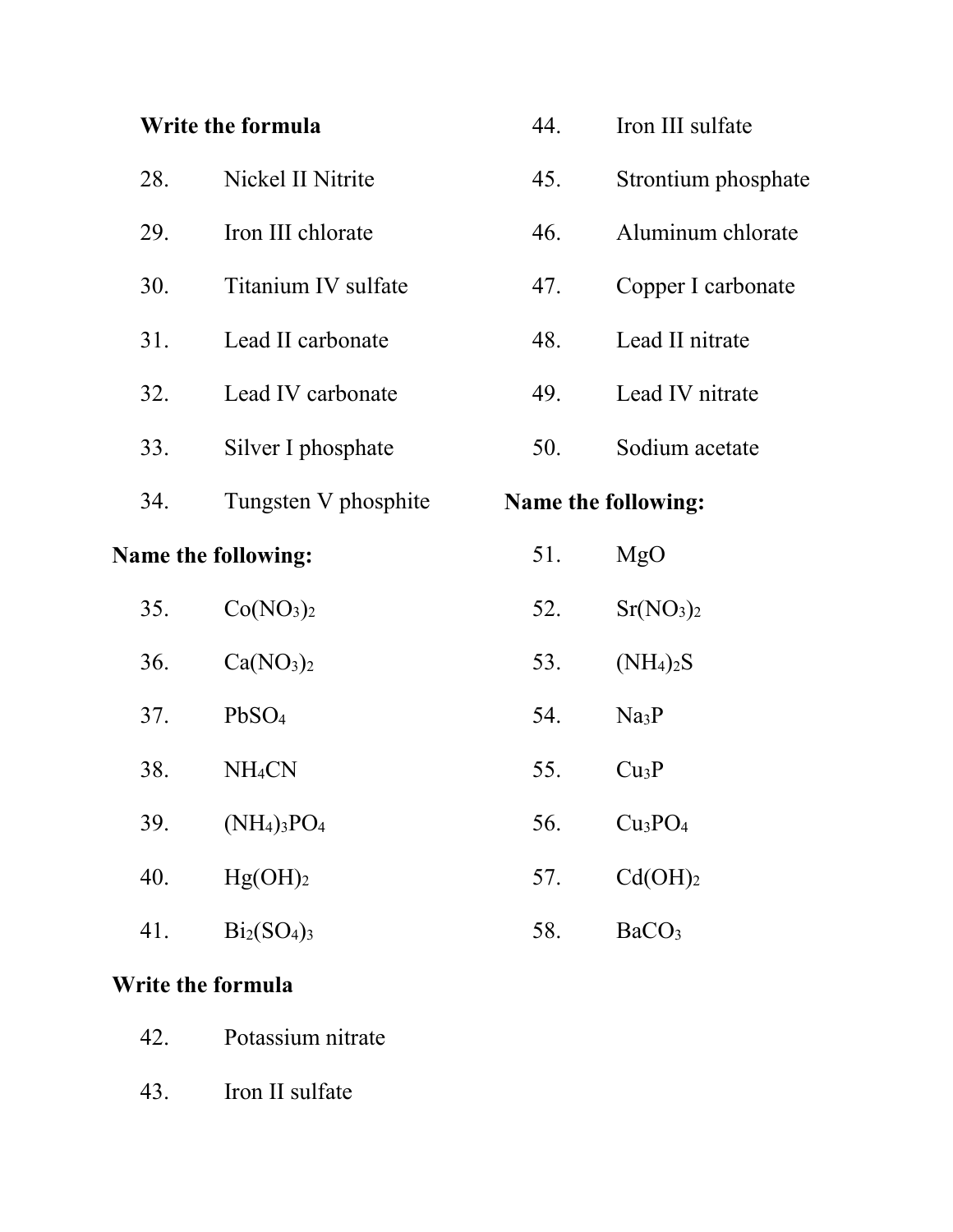# **Write the formula**

| 59. | Silver I nitrate      |
|-----|-----------------------|
| 60. | Sodium carbonate      |
| 61. | Cobalt II nitrite     |
| 62. | Ammonium sulfide      |
| 63. | Ammonium phosphate    |
| 64. | Ammonium hydroxide    |
| 65. | Iron III chloride     |
| 66. | Magnesium oxide       |
| 67. | Potassium perchlorate |
| 68. | Zinc II chlorite      |
| 69. | Scandium III nitrite  |
| 70. | Barium bicarbonate    |
| 71. | Lead II oxide         |
| 72. | Lead II hydroxide     |
| 73. | Lead IV oxide         |
| 74. | Lead IV hydroxide     |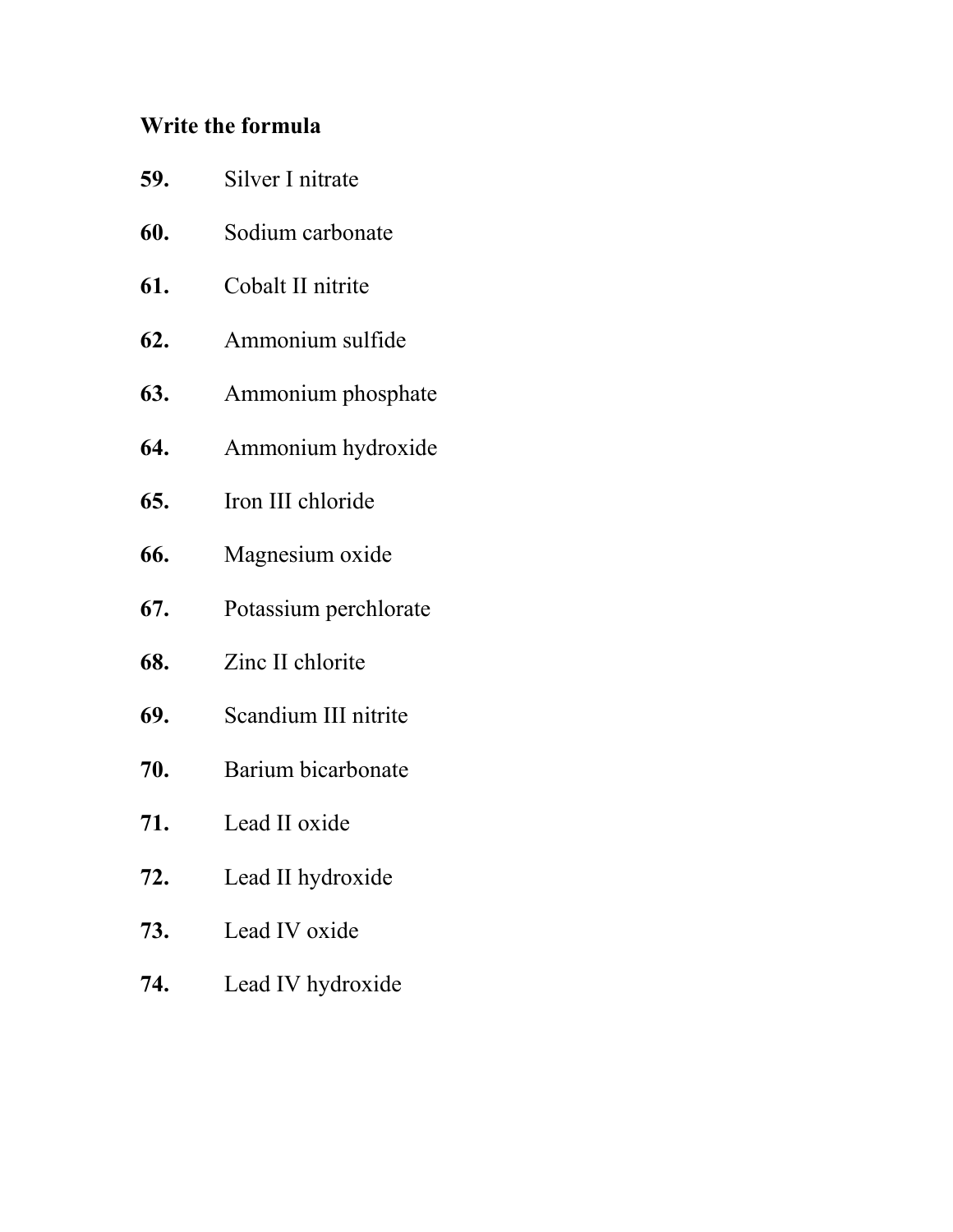**Nomenclature 3-Molecular Compounds**

- **1. N2O<sup>5</sup>**
- **2. CO<sup>2</sup>**
- **3. C2O<sup>4</sup>**
- **4. P4O<sup>10</sup>**
- **5. CI<sup>4</sup>**
- **6. CCl<sup>4</sup>**

#### **Write the Formula**

- 7. Carbon Tetrabromide
- 8. sulfur hexafluoride
- 9. Selenium disulfide
- 10. Arsenic triiodide
- 11. silicon tetrabromide
- 12. Nitrogen triiodide
- 13. Selenium pentaflouride